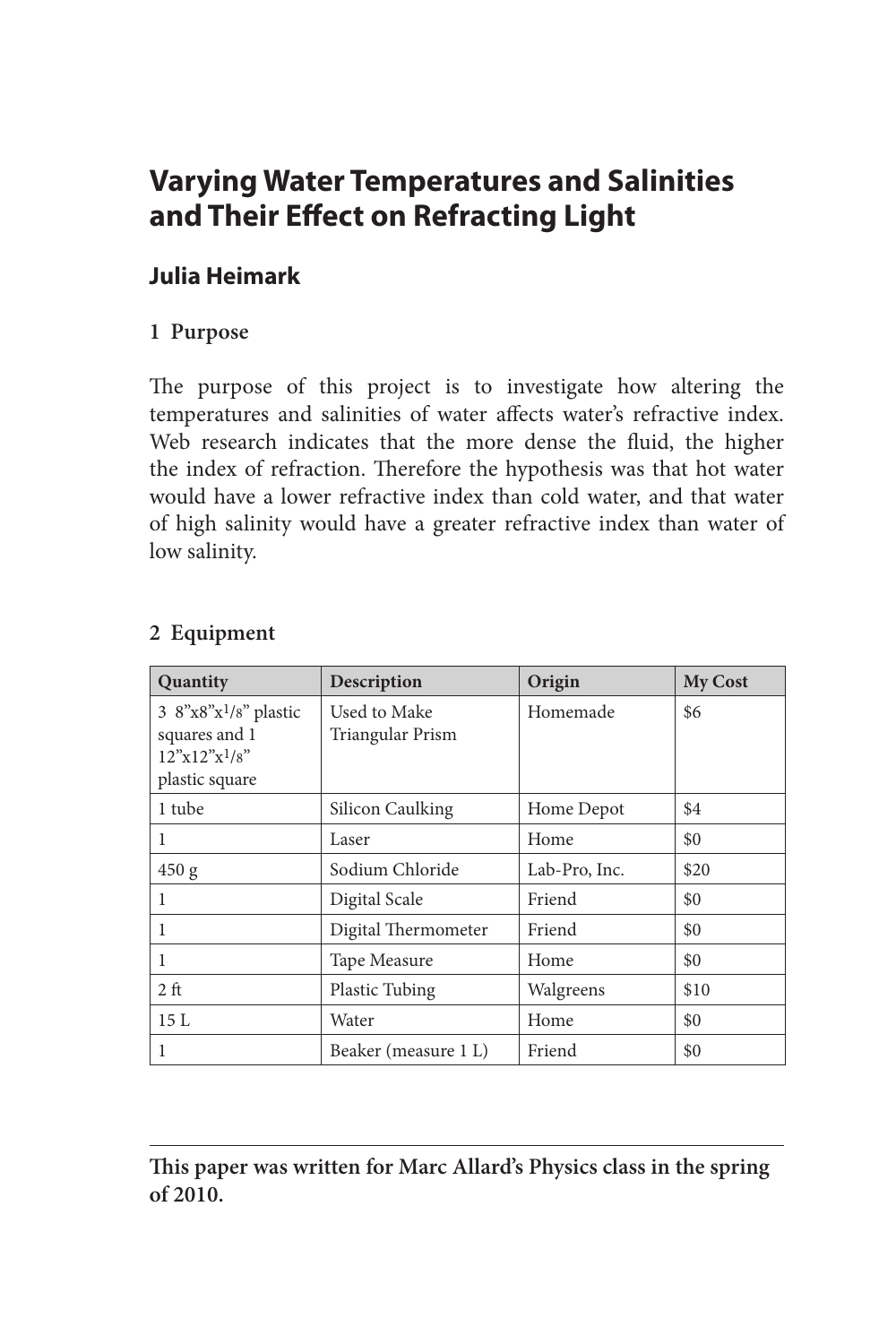# 58 Julia Heimark

## **3 Methodology**

A triangular prism was set up so that a laser could shine through it onto a blank wall. First, the point where the laser hit on the wall without the prism was recorded. Then water was poured into the prism, and the point on the wall was recorded again. A known amount of sodium chloride (to reach a specific salinity) was added and the new point was recorded. This was repeated six times with increasing amounts of salt. Each time the water was drained, new room-temperature water was added, and the measurement of the refracted point noted. The process was then repeated another three times, this time varying the water temperature instead of the salinity. After the data was recorded, the index of refraction was calculated using trigonometry and Snell's Law.

### **4 Detailed Procedure**

I. Make the prism:

1. Glue the three smaller squares together (edge to edge, at a 60° angle) with acetone to make a triangular shape. Duct tape the edges to add extra security.

2. Use the acetone to attach the triangle to the bigger square, which will be the base.

3. After the acetone has dried, use the caulking around the base to ensure that water will not leak out.

4. Let dry overnight before adding water.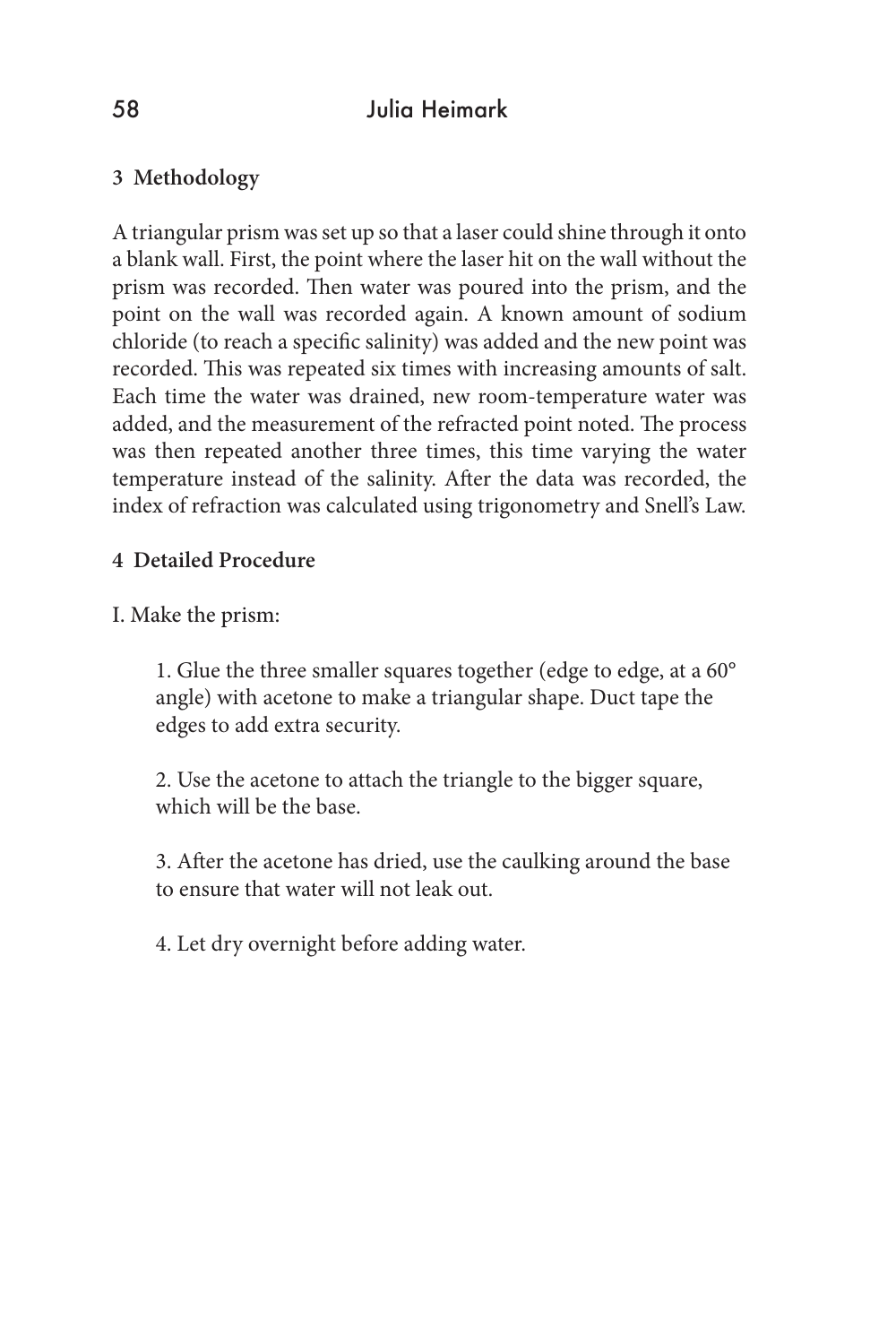

**Figure 1:** *Laser and prism position [1]*

#### II. Gather Data

1. Position the laser and prism as shown in Figure 1. The laser should shine perpendicular to the wall. The larger the distances between the wall, prism, and laser the easier it will be to see a change in the refraction. Secure the laser so that it does not move during the experiment.

2. Remove the prism from the setup. Shine the laser and mark where it lands on the wall. This is the origin. Replace the prism in its spot, but on top of a piece of paper, and tape it down so it remains stationary.

3. Check to make sure that the laser's point is still shining on the same spot (while the prism is down), but mark it if it has moved.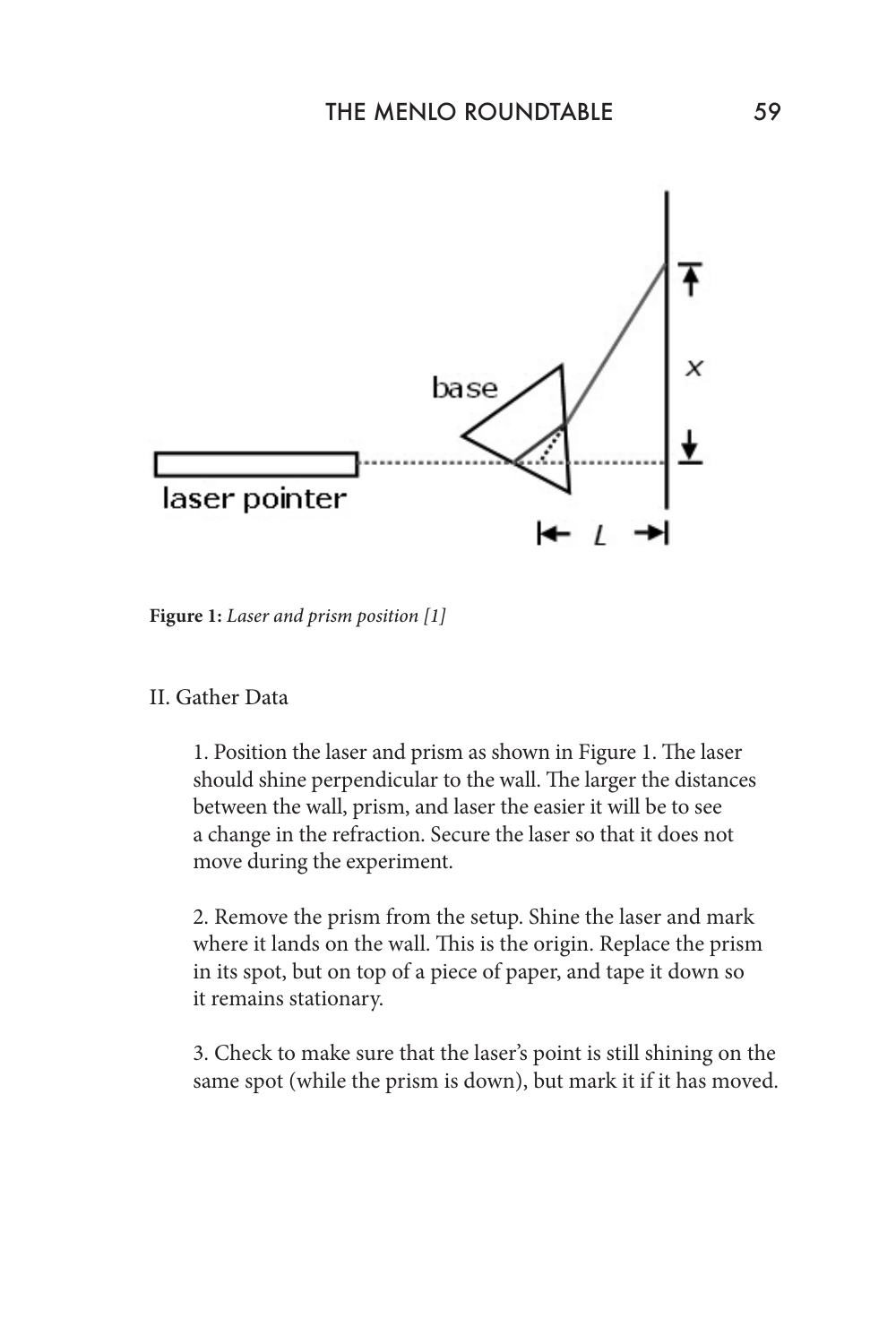### 60 Julia Heimark

4. Now pour 3 L of room-temperature water into the prism. Shine the laser and mark the new position on the wall. Measure and record the temperature. Label this Trial 1. \*\*Note: Remember to label your points as you mark them.\*\*

5. Add 60 g of salt to the water and mix the water until the salt is mostly dissolved. Shine the laser and mark the new point again. Measure and record the temperature, and record the amount of salt added. Label this Trial 2.

6. Repeat Step 5 four more times. The first time, add another 60 g of salt. The second time, add 60 g of salt. The third time, add 180 g of salt. The fourth time, add 90 g of salt. (You will now have a total of six trials)

7. Siphon out the water using the rubber tube. (While one end of the hose sits in the water, suck the other end of the hose until the water begins to flow, remove the hose from your mouth, and let the water continue to flow out until the prism is empty.)

8. Refill the prism with 3 more liters of room-temperature water and repeat Step 4. (Label this either Trial 1 of a new table, or Trial 7 of the same one.)

9. Repeat Steps 7 and 8 two more times: first with hot water, then with cold water.

10. Siphon the water out and shine the laser through the plastic one more time. It should be in the same spot as it was in Step 3. This is to certify that the point has not drastically moved. If it has, then your setup was bumped during the experiment and you will end up with a large error.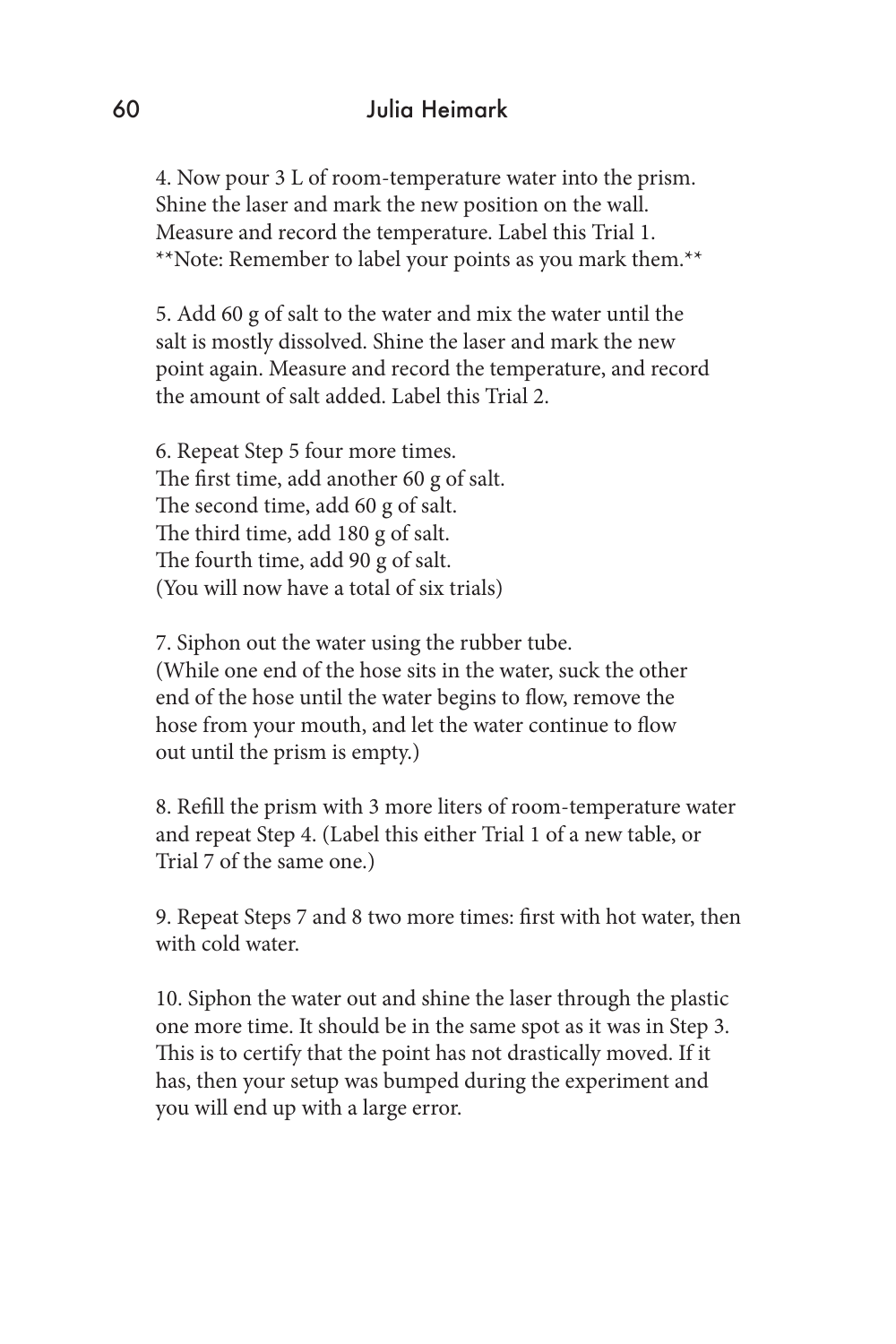

**Figure 2:** *Diagramming the lengths and angles [1]*

III. Find  $\theta_{\text{md}}$ :

The following refers to Figure 2.

Finding length c-b:

1. With no water in the prism, mark on the sheet of paper the point where the beam enters the triangular prism (Point d). Then put a mark where the point exits the prism (Point e). The line between d and e is the path of the undiverted beam.

2. Mark where the undiverted laser lands on the wall.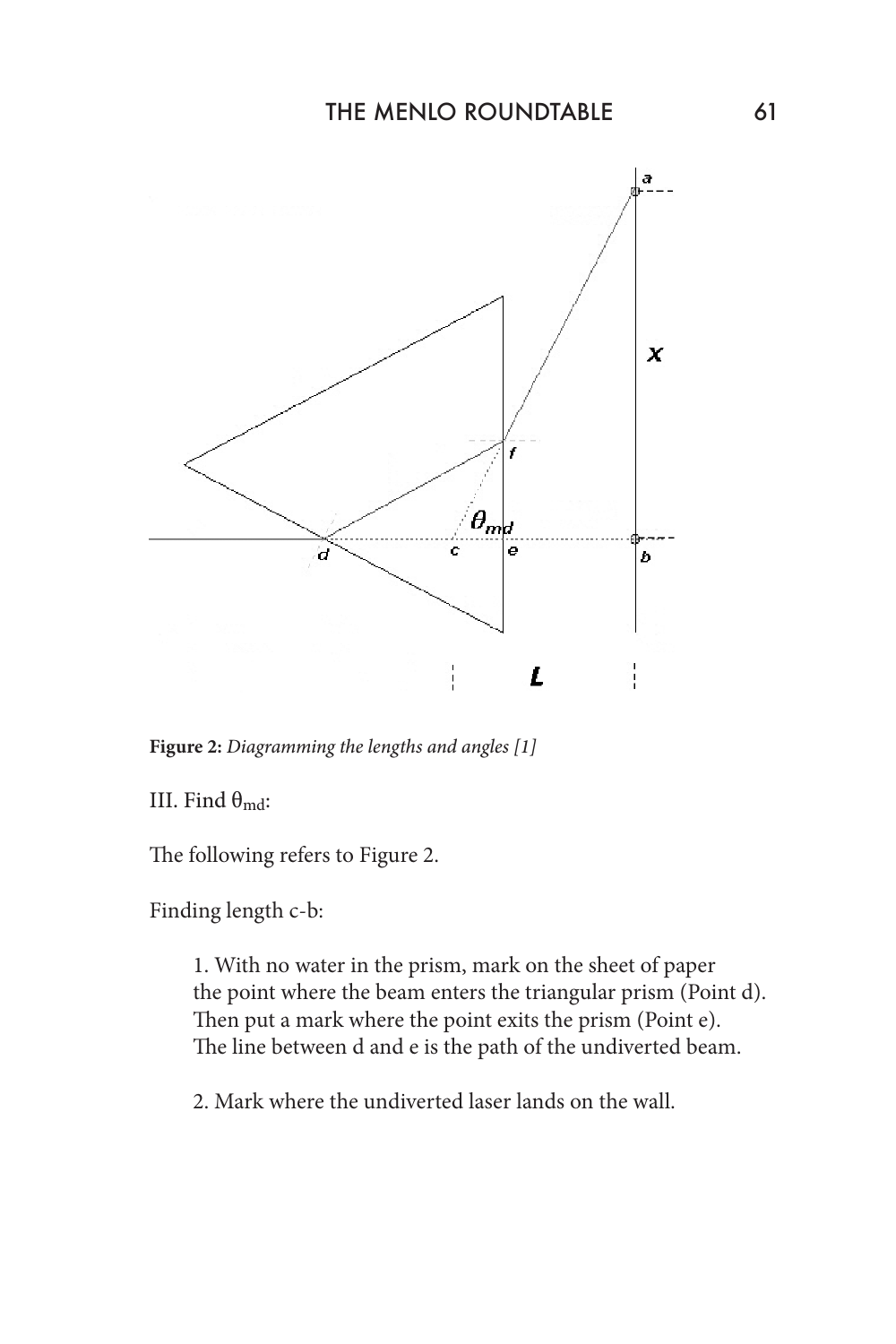3. Add three liters of water to the prism. Mark the point that the laser hits the wall. (This is Point a). Rotate the prism so that the path of the refracted beam (Points d to f) is parallel with the base of the prism. (You can see the base in the first diagram of the procedure).

4. Move the prism aside. Connect Points d and f along with points d and b.

5. Attach a string to Point a and bring the string so that it passes through Point f, and then crosses line d-b. Mark where the string crosses line d-b and label this Point c.

6. Measure the distance from Point c to Point e.

7. Add this distance to line e-b. You now have length L, which you will use in trigonometry along with length X to find  $\theta_{\rm mb}$ .

| Salinity (ppt) | Temperature $(^{\circ}C)$ | Distance from origin (in) |
|----------------|---------------------------|---------------------------|
| $\mathbf{0}$   | 21                        | 37.375                    |
| 20             | 21                        | 38.0                      |
| 40             | 21                        | 38.438                    |
| 60             | 21                        | 38.75                     |
| 120            | 20                        | 40.0                      |
| 150            | 20                        | 40.625                    |
| $\Omega$       | 22                        | 37.438                    |
| $\Omega$       | 92                        | 34.875                    |
| $\Omega$       | 5                         | 36.875                    |
| vinegar        | 21                        | 37.938                    |
| oil            | 21                        | 59.0                      |

#### **5 Data**

**Figure 3:** *Salinity vs. temperature vs. distance from origin*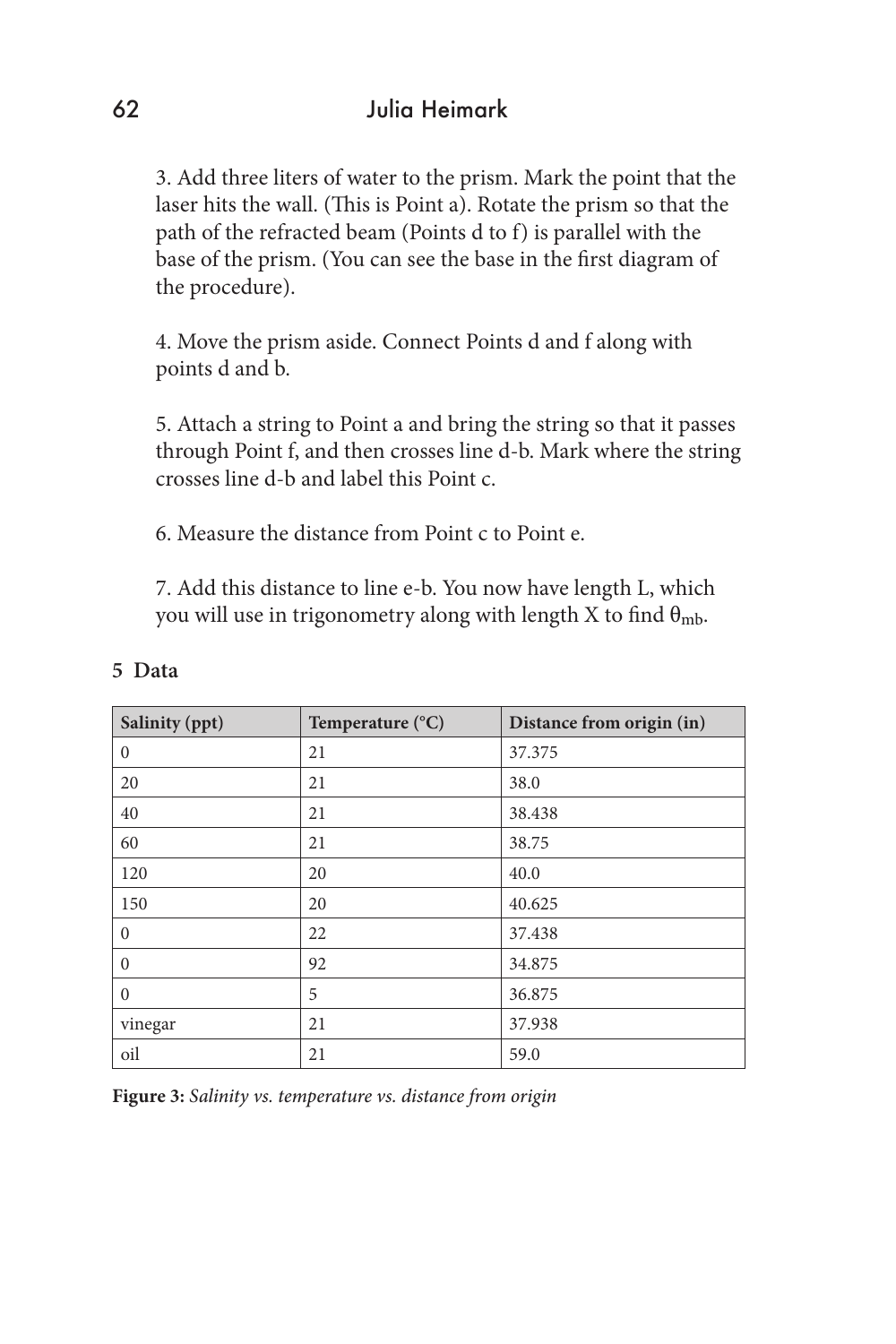### THE MENIO ROUNDTABLE 63

#### **6 Calculations**

For the full calculations, see the online version of the *Roundtable* at http://roundtable.menloschool.org.

#### **7 Discussion**

The purpose of the experiment is to investigate the relationship that increasing salinity and changing temperature have upon the refractive index of water. In order to determine how varying the temperature and salinity of water affects its index of refraction, I aimed a laser through a water-filled prism and changed its salt content and temperature, examining how the laser beam moved. Specifically, the laser was shone through the prism and onto a wall, and then I marked the place where the laser came into contact with the wall. First I altered the salinity of the water, adding a certain amount of salt for each trial, so that I was able to calculate the salinity every time data was collected. Then I siphoned out the salt water, replaced it with fresh water, and altered the temperature of the water, recording the new data points. To be more precise, I used cold water, room-temperature water, and hot water for this part of my procedure. After I was finished marking the points on the wall, I measured the distances from each point to the origin (which was where the laser's end was when there was no prism disrupting its path). With this and the length to a specific part of the prism from the origin, I was able to use trigonometry to find the angle of refraction. Lastly, with my newly found angle of refraction, I used Snell's Law to calculate the experimental index of refraction for each salinity and temperature.

Before conducting this experiment, my hypothesis was that higher salinity would lead to a higher refractive index, and a colder temperature would cause a higher refractive index. My reasoning for this expectation was based on what we learned in class about density's relationship to the index of refraction: the higher the density, the higher the index of refraction. A higher-salinity water is denser than a lower-salinity water, and low-temperature water is denser than hightemperature water. With this hypothesis, I dove into my experiment and discovered that the data very closely matched my expectation.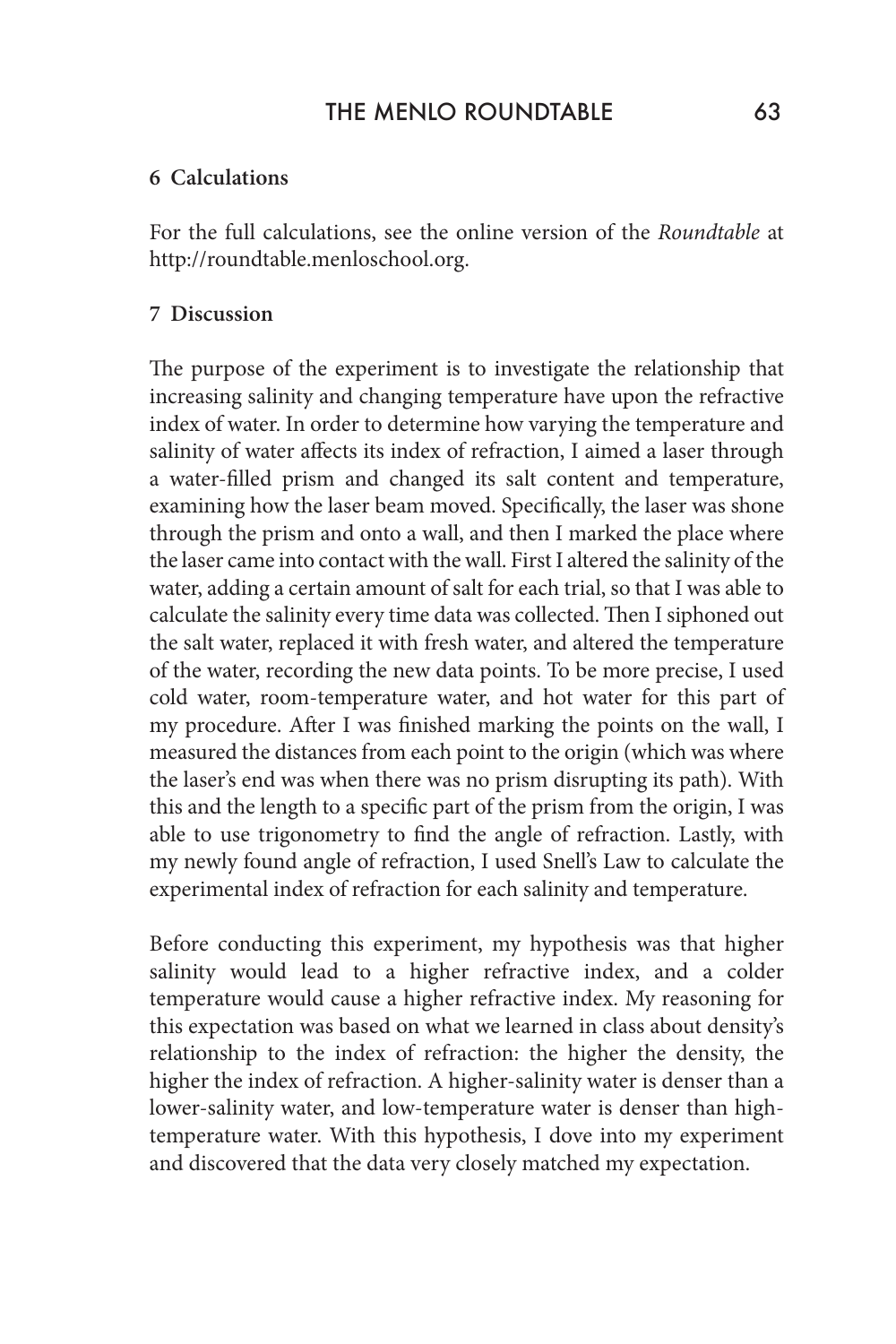### *7.1 My results*

| Salinity (ppt) | Temperature $(^{\circ}C)$ | <b>Refraction Index</b> |
|----------------|---------------------------|-------------------------|
| $\Omega$       | 21                        | 1.3374                  |
| 20             | 21                        | 1.3420                  |
| 40             | 21                        | 1.3452                  |
| 60             | 21                        | 1.3475                  |
| 120            | 20                        | 1.3565                  |
| 150            | 20                        | 1.3609                  |
| $\theta$       | 22                        | 1.3379                  |
| $\theta$       | 92                        | 1.3187                  |
| $\theta$       | 5                         | 1.3337                  |

**Figure 4:** *Salinity vs. temperature vs. refraction index*



**Figure 5:** *Refraction index for increasing salinity*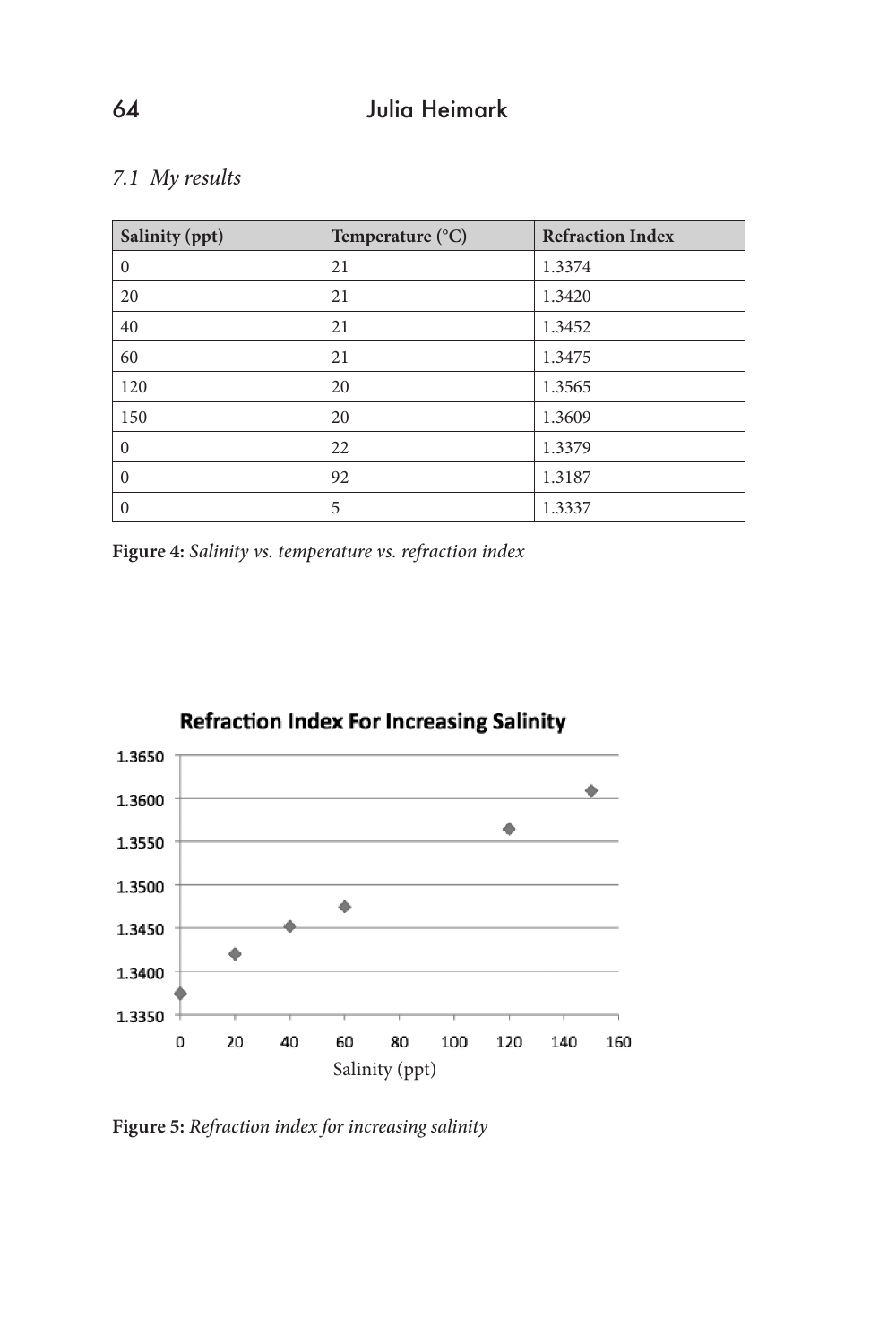

### **Refraction Index for Increasing Temp**

**Figure 6:** *Refraction index for increasing temperature*

From Figure 5 it is clear that the index of refraction and the increase of salt content have a linear relationship, as the points form a nearly straight line. This relationship is what I had expected and proves my hypothesis partially correct. However, when it comes to the temperature, the experimental results did not conform to all of my expectations. The hot water and room-temperature water lie on the graphs exactly where I expected them to: the hot water at a lower index of refraction than the room temperature. The cold water for some reason has a lower refractive index than the room-temperature water, which is odd, because it has a higher density. This was unexpected, and without further experimentation I cannot be sure of the reasons, but my guess is that it was a result of experimental error. The difference in temperature between the room-temperature and the cold water is only 15 degrees and the difference in the observations is only a refractive index of 1.3379 vs. a refractive index of 1.3337. These small differences are easily within the range of experimental error, but without additional data it is impossible to know whether error or some other explanation is the actual cause of the divergence from the hypothesis.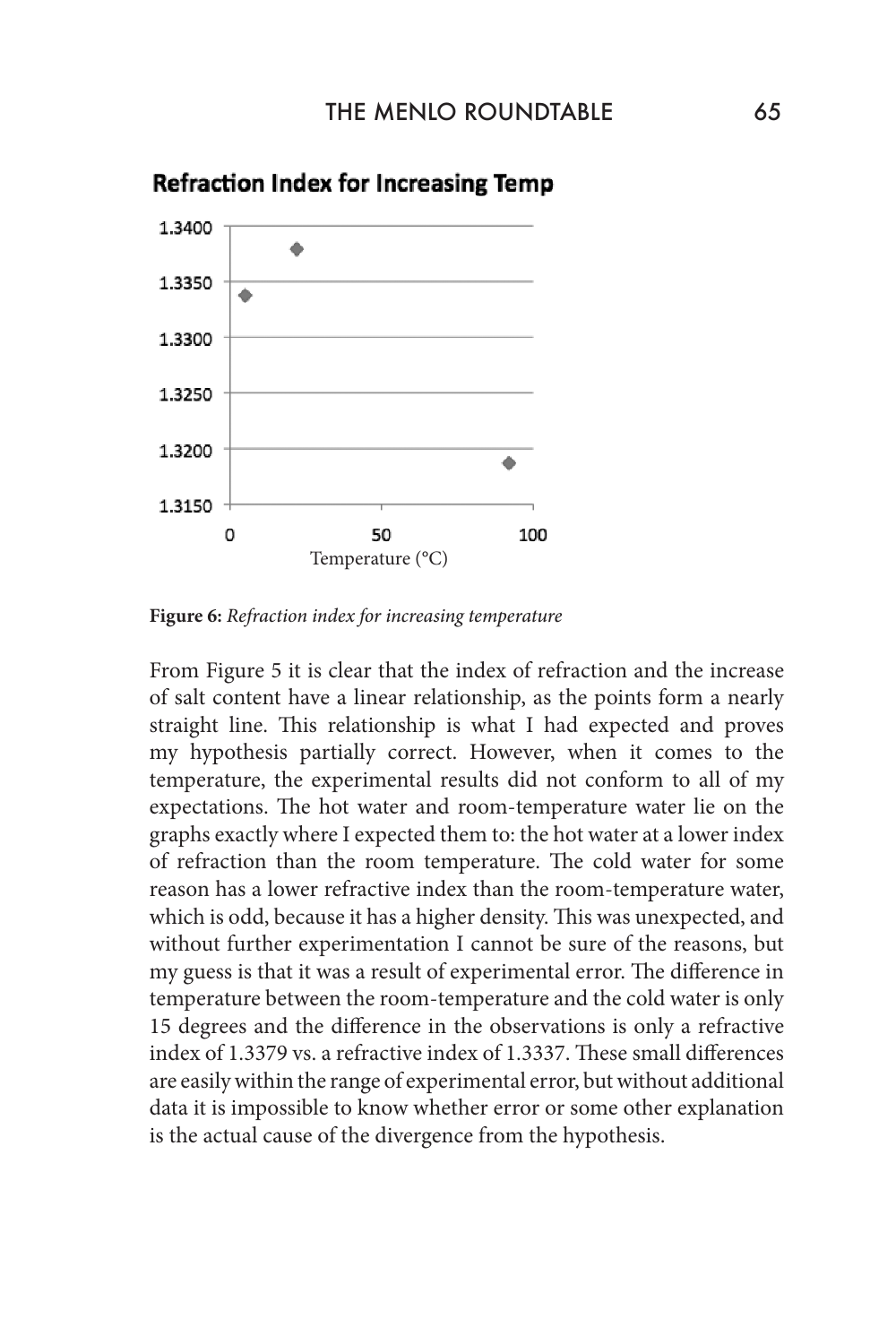#### *7.2 Error*

In order to calculate the percent difference due to error, I had to do some online research. For the salinity trials, I based my theoretical refractive indexes on a graph at www.reefkeeping.com. [3] For the temperature trials, I was only able to find the theoretical refractive index of one temperature, which I found at www.thermo.com. [2] Using these two sources I was able to calculate my percent difference for each trial, and the average of them all was 0.25%.

Many likely sources of error could be eliminated or reduced by improvements in the experimental design. One source of error that I encountered was the fact that the set up was not extremely stable. Any extraneous weight or pressure applied to the table that the laser and prism were on would thereby tilt the table slightly and change where the laser entered and exited the prism. Another source of error was that the laser had to be held down for it to remain steady on the table. Although this was almost impossible to avoid, there were other experimental errors that occurred. I observed that the prism's walls bowed due to water weight. This changed the shape of the prism slightly and affected where the laser hit the wall. This distortion of the prism wall was exacerbated by the hot water test as the walls bowed significantly more in the hot water test and subsequent tests than in the earlier trials. The fact that I used the hot water before the cold could have caused the deviation of the cold-water observation from my hypothesis. After I finished collecting my data, I played around with the prism walls a bit. I noticed that as the walls bowed they caused a noticeably large height difference, but I did not see it affecting the x-axis displacement. Hence in my measurements I measured the x-axis displacement only and ignored the y-axis displacement to eliminate as much of this error as possible. Lastly, another source of error was the siphoning of the water. When I siphoned out the water, I was unable to remove all the salt that remained from the salty water. The small amount of remaining salt affected the density of the water, which in turn affected the index of refraction.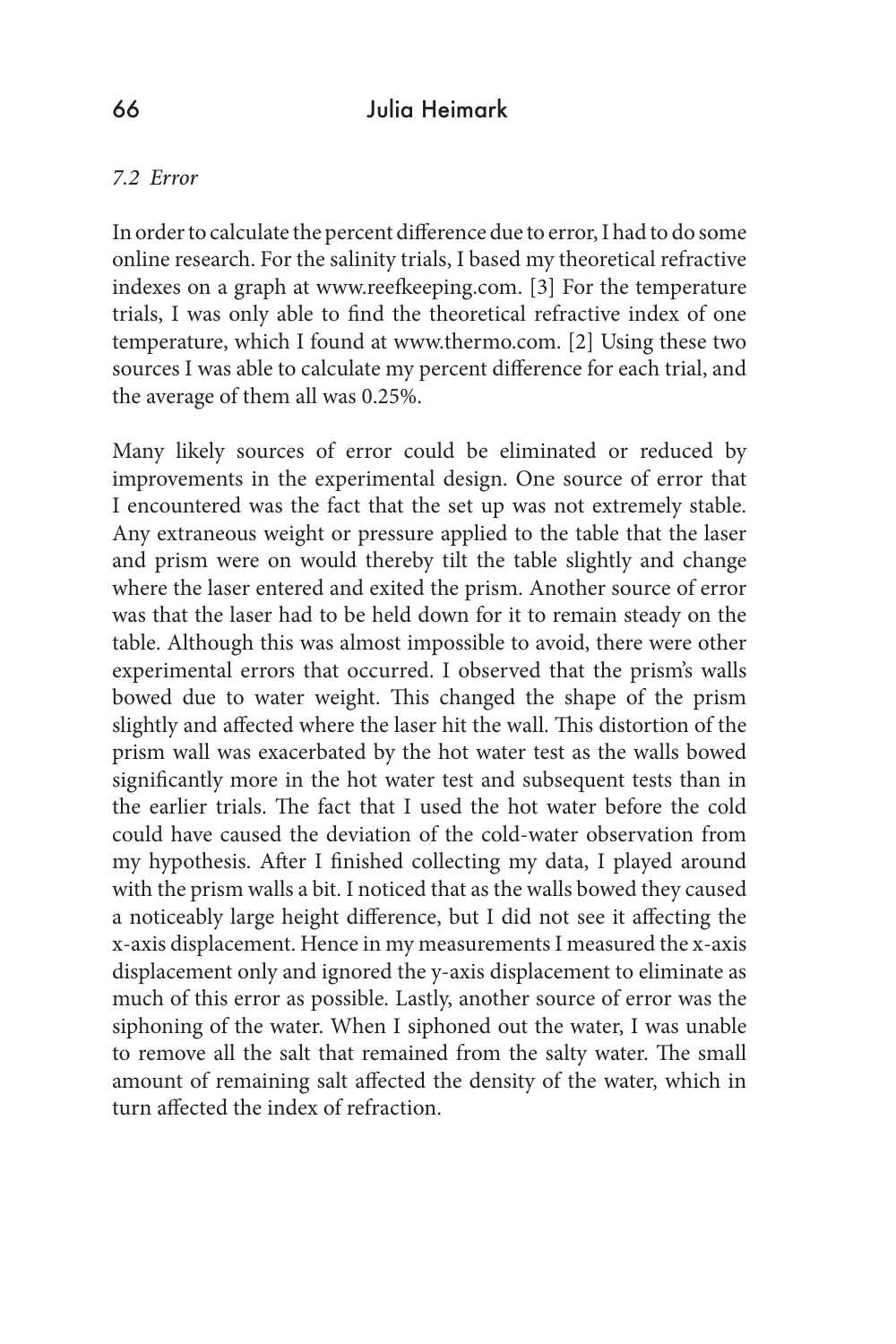#### **8 Conclusion**

Despite these inaccuracies, by the end of the experiment it was clear that salinity and temperature do affect the refraction of light in water. Although errors were present, I consider this experiment to be an overall success. Still, if I had the opportunity to perform it again there are a few things I would change. First, I would have taped down the "on" button on the laser so that no external force could accidentally move it as it was being pressed on and off. Additionally, I would have made the prism with thicker walls so that the water weight and heat would not be able distort it as easily. Even if the bowing did not affect the x-axis displacement per my observations, it would still be a good factor to remove. Lastly, I would pour in clean water and siphon it out a few times before switching to the temperature alternation so as to minimize the amount of residual salt. I would hope these alterations would allow the calculations and results to be even more precise.

As I finished my data collection, I also investigated what the refractive index would be for vinegar and oil. My results for vinegar were as expected, but I was surprised that the oil exhibited a much higher refractive index than water. Oil is less dense than water because it floats (and separates) when the two are put together. So why does the lighterdensity fluid have a higher index than the heavier one? I asked myself if my hypothesis was something that only applied to materials of the same substance (i.e., if you had oil with a high density and oil with a low density, would the higher density oil refract more?). It would be very interesting to measure refraction indexes with a number of different substances, and would be a good way to take this experiment to the next level.